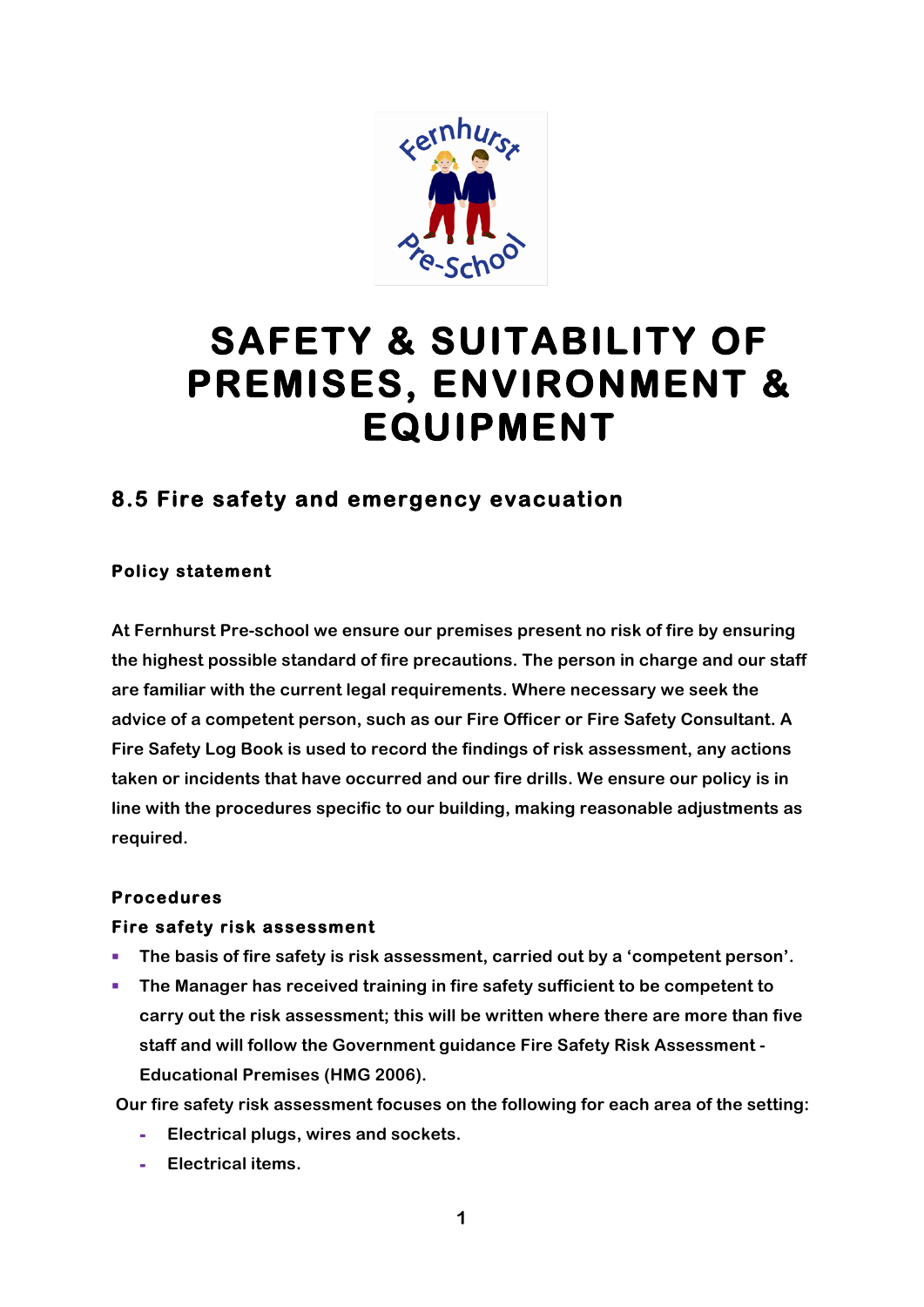- **- Gas boilers.**
- **- Cookers.**
- **- Matches.**
- **- Flammable materials – including furniture, furnishings, paper etc.**
- **- Flammable chemicals .**
- **- Means of escape.**
- **- Anything else identified.**
- Where we rent premises, we will ensure that we have a copy of the fire safety risk **assessment that applies to the building and that we contribute to regular reviews.**

# **Fire safety precautions taken**

- § **We ensure that fire doors are clearly marked, never obstructed and easily opened from the inside.**
- § **We ensure that smoke detectors/alarms and firefighting appliances conform to BS EN standards, are fitted in appropriate high risk areas of the building and are checked as specified by the manufacturer.**
- We have all electrical equipment checked annually by a qualified electrician. Any **faulty electrical equipment is taken out of use and either repaired or replaced.**
- We ensure sockets are covered.
- § **Our emergency evacuation procedures are approved by the Fire Safety Officer and are:**
	- **- clearly displayed in the premises;**
	- **- explained to new members of staff, volunteers and parents; and**
	- **- practised regularly, at least once every six weeks.**
- § **Records are kept of fire drills and of the servicing of fire safety equipment.**

#### **Emergency evacuation procedure**

- § **Children become familiar with the sound of the fire alarm during regular practice sessions, which involve the whole school.**
- Fire exits are clearly marked in the room used by Pre-school.
- **EXTER 15 At the sound of the alarm, the fire rope is collected from a hook on the wall adjacent to the fire exit.**
- § **Children are evacuated from the building onto the grassy area in the Pre-school garden.**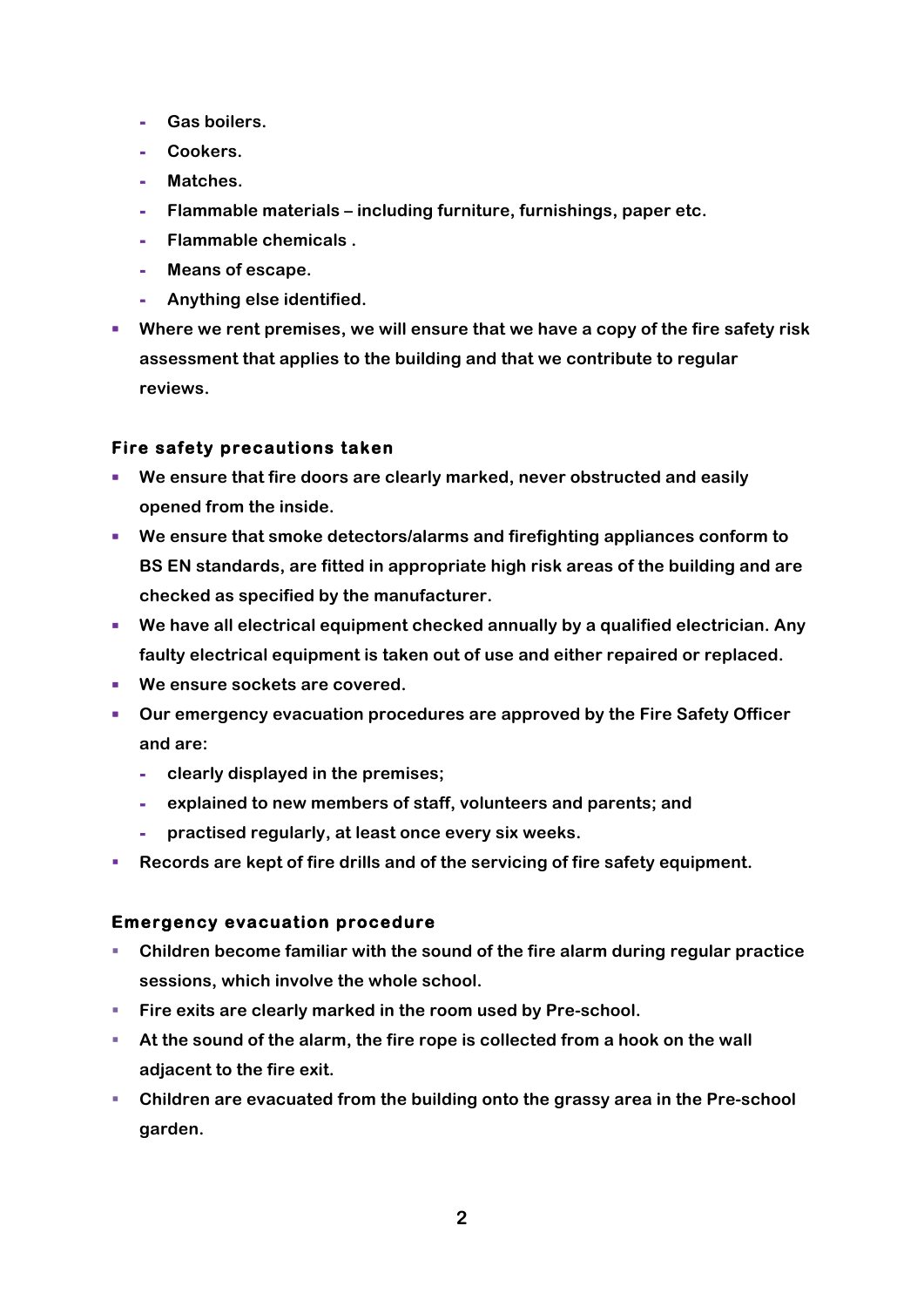- An allocated member of staff checks the toilet and the Manager or Deputy **collects the register.**
- § **The children hold onto the fire rope and are led to the assembly point in the school's main playground.**
- § **The register is then called and all adults and children accounted for, this is done by the setting Manager or Deputy.**

**Fernhurst Fledglings parent and toddler group would exit the building through the fire exit in their room. They are then led to the school assembly point by the member of staff working with the group and a role call would be taken to make sure all adults and children were present.** 

**In the event of a real fire, the emergency services would be called by a member of Fernhurst Primary School staff.**

**Children's parents would be contacted to collect their children, contact numbers are kept in the register for this purpose.**

# **Fire drills**

**We hold fire drills termly and record the following information about each fire drill in the Fire Safety Log Book:**

- The date and time of the drill.
- Number of adults and children involved.
- How long it took to evacuate.
- § **Whether there were any problems that delayed evacuation.**
- § **Any further action taken to improve the drill procedure.**

#### **Legal framework**

■ **Regulatory Reform (Fire Safety) Order 2005** 

#### **Further guidance**

§ **Fire Safety Risk Assessment - Educational Premises (HMG 2006)** 

| This policy was adopted by       | <b>Fernhurst Pre-school</b> | (name of  |
|----------------------------------|-----------------------------|-----------|
|                                  |                             | provider) |
| On                               |                             | (date)    |
| Date to be reviewed              |                             | (date)    |
| Signed on behalf of the provider |                             |           |
| Name of signatory                |                             |           |